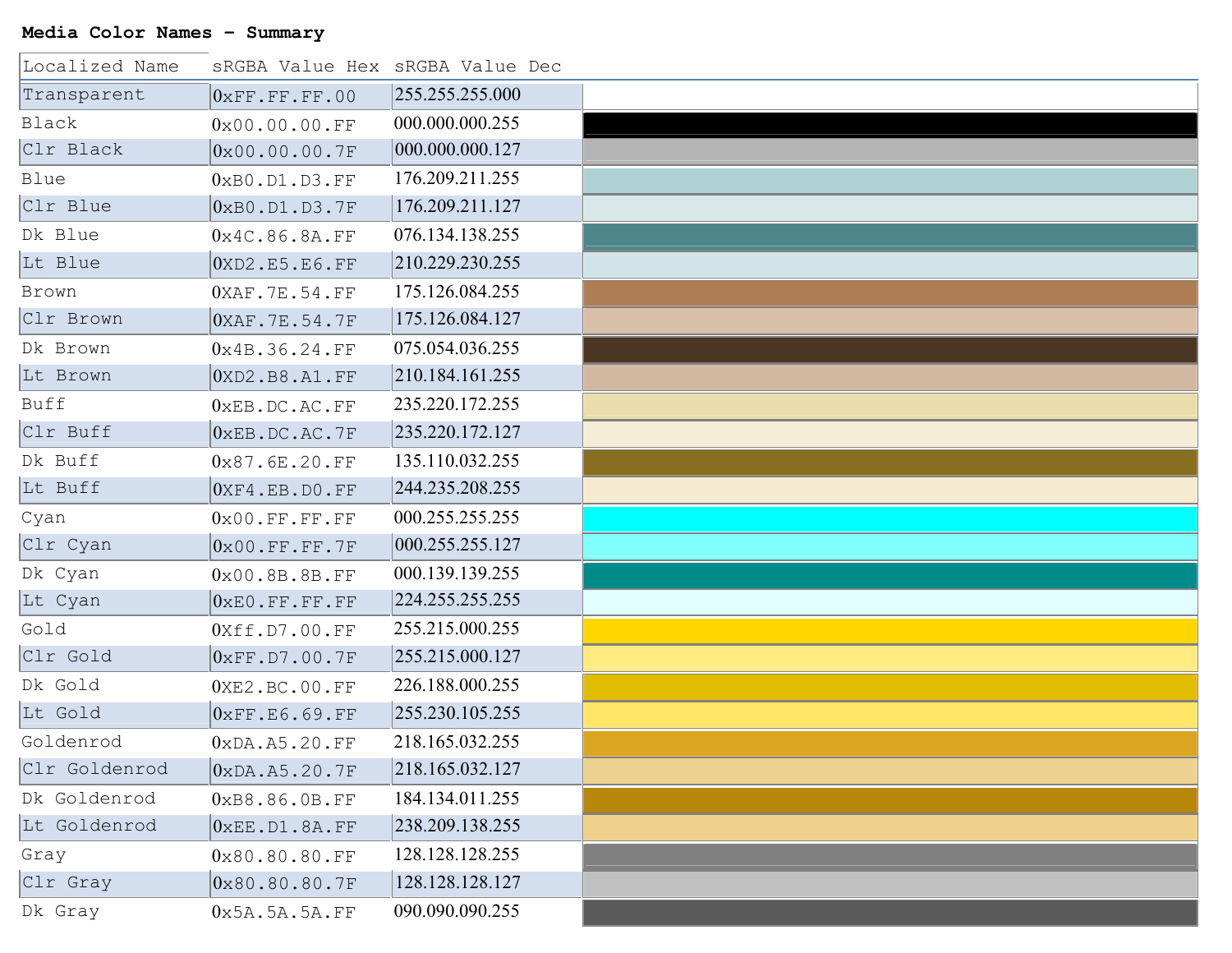| Localized Name  |                            | sRGBA Value Hex sRGBA Value Dec |  |
|-----------------|----------------------------|---------------------------------|--|
| Lt Gray         | $0$ xB1.A7.96.FF           | 177.167.150.255                 |  |
| Green           | $0$ xA6.CB.B8.FF           | 166.203.184.127                 |  |
| Clr Green       | $0 \times A6$ .CB.B8.7F    | 166.203.184.255                 |  |
| Dk Green        | $0\times 41.6E.58.FF$      | 065.110.088.255                 |  |
| Lt Green        | $0 \times D2$ .E6.DC.FF    | 210.230.220.255                 |  |
| Ivory           | OXFF.FF.FO.FF              | 255.255.240.255                 |  |
| Clr Ivory       | $0 \times FF.F.F.F. F0.7F$ | 255.255.240.127                 |  |
| Dk Ivory        | $0\times$ F2.E5.8F.FF      | 242.229.143.255                 |  |
| Lt Ivory        | $0\times$ FF.F8.C9.FF      | 255.248.201.255                 |  |
| Magenta         | $0 \times FF.00.FF.FF$     | 255.000.255.255                 |  |
| Clr Magenta     | $0\times$ FF.00.FF.7F      | 255.000.255.127                 |  |
| Dk Magenta      | $0\times8B.00.8B.FF$       | 139.000.139.255                 |  |
| Lt Magenta      | $0\times$ FF.77.FF.FF      | 255.119.255.255                 |  |
| MuLti-Color     | $0 \times 00.00.00$ .FF    | 000.000.000.255                 |  |
| Clr MuLti-Color | $0 \times 00.00.00.7F$     | 000.000.000.127                 |  |
| Mustard         | $0 \times FF$ . DB. 58. FF | 255.219.088.255                 |  |
| Clr Mustard     | $0\times$ FF.DB.58.7F      | 255.219.088.127                 |  |
| Dk Mustard      | 0XC8.9D.00.FF              | 200.157.000.255                 |  |
| Lt Mustard      | $0\times$ FF.EA.9F.FF      | 255.234.159.255                 |  |
| Orange          | $0$ XFF.A5.00.FF           | 255.165.000.255                 |  |
| Clr Orange      | $0\times$ FF.A5.00.7F      | 255.165.000.127                 |  |
| Dk Orange       | $0 \times FF.8C.00.FF$     | 255.140.000.255                 |  |
| Lt Orange       | $0\times$ FF.C8.64.FF      | 255.200.100.255                 |  |
| Pink            | $0 \times EE.97.AD.FF$     | 238.151.173.255                 |  |
| Clr Pink        | $0 \times EE.97.AD.7F$     | 238.151.173.127                 |  |
| Dk Pink         | $0 \times 8B.17.35.FF$     | 139.023.053.255                 |  |
| Lt Pink         | $0\times$ F6.C6.D3.FF      | 246.198.211.255                 |  |
| Red             | $0 \times FF.00.00.FF$     | 255.000.000.255                 |  |
| Clr Red         | $0 \times FF.00.00.7F$     | 255.000.000.127                 |  |
| Dk Red          | $0 \times 8B.00.00.FF$     | 139.000.000.255                 |  |
| Lt Red          | $0 \times FF.33.33.FF$     | 255.051.051.255                 |  |